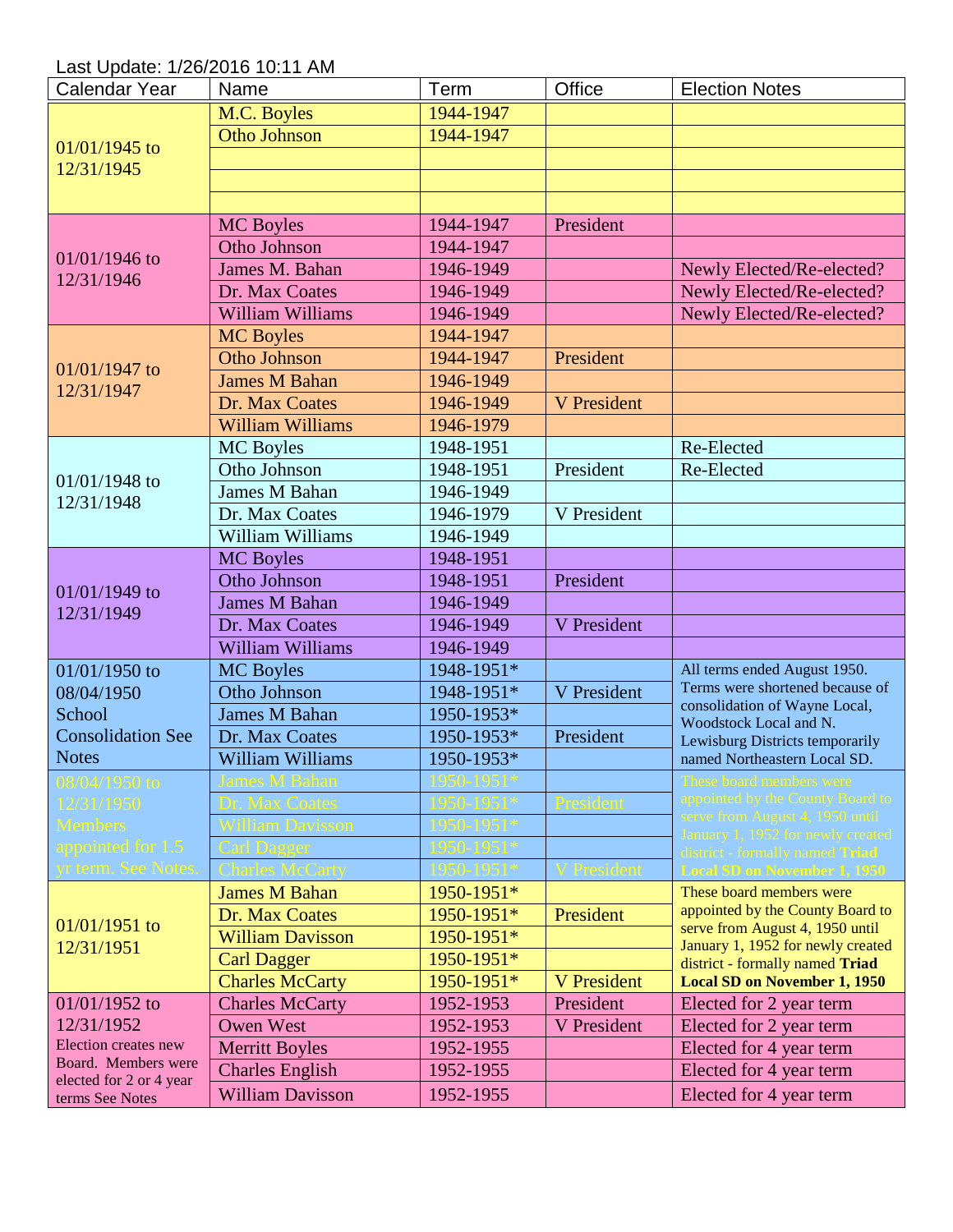Last Update: 1/26/2016 10:11 AM

| <b>Calendar Year</b> | Name                    | Term      | Office             | <b>Election Notes</b> |
|----------------------|-------------------------|-----------|--------------------|-----------------------|
| $01/01/1953$ to      | <b>Charles McCarty</b>  | 1952-1953 |                    |                       |
|                      | <b>Owen West</b>        | 1952-1953 |                    |                       |
|                      | <b>Merritt Boyles</b>   | 1952-1955 |                    |                       |
| 12/31/1953           | <b>Charles English</b>  | 1952-1955 |                    |                       |
|                      | <b>William Davisson</b> | 1952-1955 |                    |                       |
|                      | <b>Charles McCarty</b>  | 1954-1957 |                    | Re-Elected            |
|                      | Dr. Max Coates          | 1954-1957 |                    | Newly Elected         |
| 01/01/1954 to        | <b>Merritt Boyles</b>   | 1952-1955 |                    |                       |
| 12/31/1954           | <b>Charles English</b>  | 1952-1955 |                    |                       |
|                      | <b>William Davisson</b> | 1952-1955 |                    |                       |
|                      | <b>Charles McCarty</b>  | 1954-1957 |                    |                       |
|                      | Dr. Max Coates          | 1954-1957 |                    |                       |
| 01/01/1955 to        | <b>Merritt Boyles</b>   | 1952-1955 |                    |                       |
| 12/31/1955           | <b>Charles English</b>  | 1952-1955 | V. President       |                       |
|                      | <b>William Davisson</b> | 1952-1955 | President          |                       |
|                      | <b>Charles McCarty</b>  | 1954-1957 |                    |                       |
|                      | Dr. Max Coates          | 1954-1957 |                    |                       |
| $01/01/1956$ to      | <b>Charles English</b>  | 1956-1959 |                    | Re-Elected            |
| 12/31/1956           | <b>Carl Dagger</b>      | 1956-1959 |                    | <b>Newly Elected</b>  |
|                      | <b>Raymond Kemper</b>   | 1956-1959 |                    | <b>Newly Elected</b>  |
|                      | <b>Charles McCarty</b>  | 1954-1957 | President          |                       |
|                      | Dr. Max Coates          | 1954-1957 | <b>V</b> President |                       |
| 01/01/1957 to        | <b>Carl Dagger</b>      | 1956-1959 |                    |                       |
| 12/31/1957           | <b>Charles English</b>  | 1956-1959 |                    |                       |
|                      | <b>Raymond Kemper</b>   | 1956-1959 |                    |                       |
|                      | <b>William Davisson</b> | 1958-1961 | President          | <b>Newly Elected</b>  |
|                      | Dr. John Polsley        | 1958-1961 |                    | <b>Newly Elected</b>  |
| 01/01/1958 to        | <b>Carl Dagger</b>      | 1956-1959 | V President        |                       |
| 12/31/1958           | <b>Charles English</b>  | 1956-1959 |                    |                       |
|                      | <b>Raymond Kemper</b>   | 1956-1959 |                    |                       |
|                      | <b>William Davisson</b> | 1958-1961 | President          |                       |
|                      | Dr. John Polsley        | 1958-1961 |                    |                       |
| $01/01/1959$ to      | <b>Carl Dagger</b>      | 1956-1959 |                    |                       |
| 12/31/1959           | <b>Charles English</b>  | 1956-1959 |                    |                       |
|                      | <b>Raymond Kemper</b>   | 1956-1959 | <b>V</b> President |                       |
|                      | <b>William Davisson</b> | 1958-1961 | President          |                       |
|                      | Dr. John Polsley        | 1958-1961 |                    |                       |
| 01/01/1960 to        | Raymond Kemper          | 1960-1963 | V President        | Re-Elected            |
| 12/31/1960           | <b>John Westfall</b>    | 1960-1963 |                    | <b>Newly Elected</b>  |
|                      | <b>Richard Rhoades</b>  | 1960-1963 |                    | Newly Elected         |
|                      | <b>William Davisson</b> | 1958-1961 | President          |                       |
|                      | Dr. John Polsley        | 1958-1961 |                    |                       |
| 01/01/1961 to        | <b>Raymond Kemper</b>   | 1960-1963 | V President        |                       |
| 12/31/1961           | <b>John Westfall</b>    | 1960-1963 |                    |                       |
|                      | <b>Richard Rhoades</b>  | 1960-1963 |                    |                       |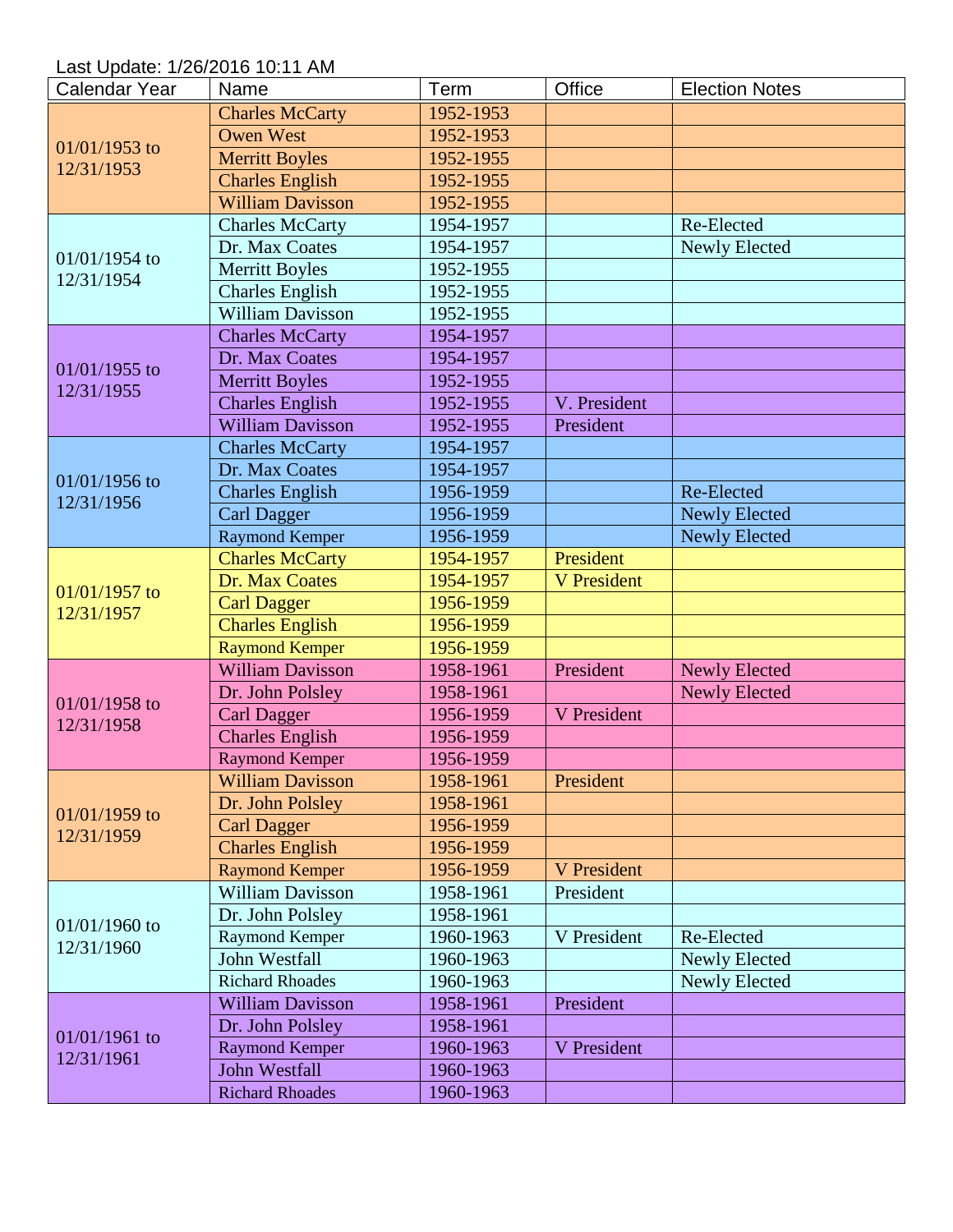Last Update: 1/26/2016 10:11 AM

| <b>Calendar Year</b> | Name                    | Term       | Office       | <b>Election Notes</b>                                |
|----------------------|-------------------------|------------|--------------|------------------------------------------------------|
| 01/01/1962 to        | <b>William Davisson</b> | 1962-1965  | President    | Re-Elected                                           |
|                      | <b>Merritt White</b>    | 1962-1965  |              | <b>Newly Elected</b>                                 |
|                      | <b>Raymond Kemper</b>   | 1960-1963  | V. President |                                                      |
| 12/31/1962           | <b>John Westfall</b>    | 1960-1963  |              |                                                      |
|                      | <b>Richard Rhoades</b>  | 1960-1963* |              | Moved out of SD after this                           |
|                      | <b>William Davisson</b> | 1962-1965  |              |                                                      |
|                      | <b>Merritt White</b>    | 1962-1965  | V. President |                                                      |
| $01/01/1963$ to      | <b>Raymond Kemper</b>   | 1960-1963  | President    |                                                      |
| 12/31/1963           | <b>John Westfall</b>    | 1960-1963  |              |                                                      |
|                      | Dr. John Polsley        | 1963*      |              | <b>Appointed</b> to fill 1 yr term of R. Rhoades     |
|                      | <b>William Davisson</b> | 1962-1965  |              |                                                      |
|                      | <b>Merritt White</b>    | 1962-1965  | V. President |                                                      |
| 01/01/1964 to        | Dr. John Polsley        | 1964-1967  | President    | <b>Newly Elected</b>                                 |
| 12/31/1964           | <b>Joseph O'Brien</b>   | 1964-1967  |              | <b>Newly Elected</b>                                 |
|                      | <b>Kenneth Stanley</b>  | 1964-1967* |              | Newly Elected - Resigned after 1 yr.                 |
|                      | <b>William Davisson</b> | 1962-1965  |              |                                                      |
|                      | <b>Merritt White</b>    | 1962-1965  | V. President |                                                      |
| $01/01/1965$ to      | Dr. John Polsley        | 1964-1967  | President    |                                                      |
| 12/31/1965           | <b>Joseph O'Brien</b>   | 1964-1967  |              |                                                      |
|                      | <b>Kenneth Wilkins</b>  | 1965-1967* |              | Appointed to finish 3 yr. term vacated by K. Stanley |
|                      | Merritt White           | 1966-1969  | V. President | Re-Elected                                           |
|                      | <b>Raymond Kemper</b>   | 1966-1969  |              | Newly Elected - Past Exp.                            |
| 01/01/1966 to        | Dr. John Polsley        | 1964-1967  | President    |                                                      |
| 12/31/1966           | Joseph O'Brien          | 1964-1967  |              |                                                      |
|                      | <b>Kenneth Wilkins</b>  | 1965-1967* |              | <b>Appointed</b> term 3 years                        |
|                      | <b>Merritt White</b>    | 1966-1969  | V. President |                                                      |
|                      | <b>Raymond Kemper</b>   | 1966-1969  |              |                                                      |
| $01/01/1967$ to      | Dr. John Polsley        | 1964-1967  | President    |                                                      |
| 12/31/1967           | <b>Joseph O'Brien</b>   | 1964-1967  |              |                                                      |
|                      | <b>Kenneth Wilkins</b>  | 1965-1967* |              | <b>Appointed</b> term 3 years                        |
|                      | <b>Merritt White</b>    | 1966-1969  |              |                                                      |
|                      | <b>Raymond Kemper</b>   | 1966-1969  | President    |                                                      |
| 01/01/1968 to        | Joseph O'Brien          | 1968-1971  |              | Re-Elected                                           |
| 12/31/1968           | <b>Kenneth Wilkins</b>  | 1968-1971  | V. President | <b>Newly Elected</b>                                 |
|                      | <b>John Westfall</b>    | 1968-1971  |              | <b>Newly Elected</b>                                 |
|                      | <b>Merritt White</b>    | 1966-1969  |              |                                                      |
| $01/01/1969$ to      | <b>Raymond Kemper</b>   | 1966-1969  |              |                                                      |
|                      | <b>Joseph O'Brien</b>   | 1968-1971  |              |                                                      |
| 12/31/1969           | <b>Kenneth Wilkins</b>  | 1968-1971  | President    |                                                      |
|                      | <b>John Westfall</b>    | 1968-1971  | V. President |                                                      |
|                      | <b>Merritt White</b>    | 1970-1973  |              | Re-elected                                           |
|                      | John R. House           | 1970-1973  |              | <b>Newly Elected</b>                                 |
| $01/01/1970$ to      | Joseph O'Brien          | 1968-1971  | President    |                                                      |
| 12/31/1970           | <b>Kenneth Wilkins</b>  | 1968-1971  |              |                                                      |
|                      | <b>John Westfall</b>    | 1968-1971  | V. President |                                                      |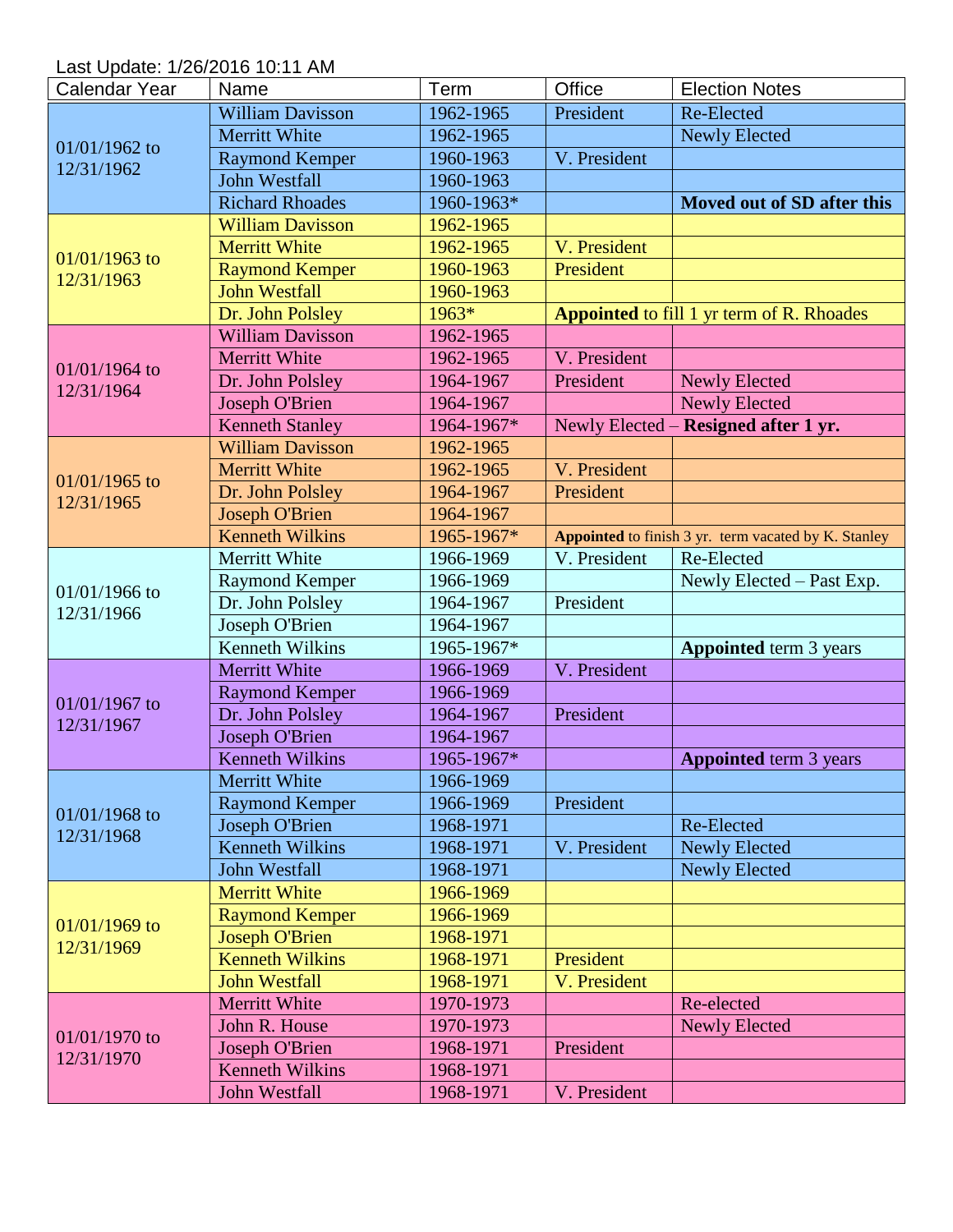Last Update: 1/26/2016 10:11 AM

| <b>Calendar Year</b> | Name                   | Term      | Office       | <b>Election Notes</b> |
|----------------------|------------------------|-----------|--------------|-----------------------|
| 01/01/1971 to        | <b>Merritt White</b>   | 1970-1973 |              |                       |
|                      | John R. House          | 1970-1973 | V. President |                       |
|                      | <b>Joseph O'Brien</b>  | 1968-1971 |              |                       |
| 12/31/1971           | <b>Kenneth Wilkins</b> | 1968-1971 |              |                       |
|                      | <b>John Westfall</b>   | 1968-1971 | President    |                       |
|                      | Merritt White          | 1970-1973 | President    |                       |
|                      | John R. House          | 1970-1973 | V. President |                       |
| 01/01/1972 to        | Joseph O'Brien         | 1972-1975 |              | Re-Elected            |
| 12/31/1972           | <b>Kenneth Wilkins</b> | 1972-1975 |              | Re-Elected            |
|                      | John Westfall          | 1972-1975 |              | Re-Elected            |
|                      | <b>Merritt White</b>   | 1970-1973 |              |                       |
|                      | John R. House          | 1970-1973 | President    |                       |
| $01/01/1973$ to      | Joseph O'Brien         | 1972-1975 |              |                       |
| 12/31/1973           | <b>Kenneth Wilkins</b> | 1972-1975 | V. President |                       |
|                      | <b>John Westfall</b>   | 1972-1975 |              |                       |
|                      | John R. House          | 1974-1977 |              | Re-Elected            |
|                      | <b>Melby Paul Ober</b> | 1974-1977 |              | <b>Newly Elected</b>  |
| 01/01/1974 to        | Joseph O'Brien         | 1972-1975 | V. President |                       |
| 12/31/1974           | <b>Kenneth Wilkins</b> | 1972-1975 | President    |                       |
|                      | <b>John Westfall</b>   | 1972-1975 |              |                       |
|                      | John R. House          | 1974-1977 |              |                       |
|                      | <b>Melby Paul Ober</b> | 1974-1977 |              |                       |
| $01/01/1975$ to      | <b>Joseph O'Brien</b>  | 1972-1975 | President    |                       |
| 12/31/1975           | <b>Kenneth Wilkins</b> | 1972-1975 |              |                       |
|                      | <b>John Westfall</b>   | 1972-1975 | V. President |                       |
|                      | John R. House          | 1974-1977 | President    |                       |
|                      | <b>Melby Paul Ober</b> | 1974-1977 | V. President |                       |
| 01/01/1976 to        | <b>Kenneth Wilkins</b> | 1976-1979 |              | Re-Elected            |
| 12/31/1976           | <b>Bob Corbett</b>     | 1976-1979 |              | <b>Newly Elected</b>  |
|                      | Louise Funderburgh     | 1976-1979 |              | <b>Newly Elected</b>  |
|                      | John R. House          | 1974-1977 |              |                       |
|                      | <b>Melby Paul Ober</b> | 1974-1977 | President    |                       |
| $01/01/1977$ to      | <b>Kenneth Wilkins</b> | 1976-1979 |              |                       |
| 12/31/1977           | <b>Bob Corbett</b>     | 1976-1979 | V. President |                       |
|                      | Louise Funderburgh     | 1976-1979 |              |                       |
|                      | <b>Rick Bails</b>      | 1978-1981 |              | <b>Newly Elected</b>  |
|                      | <b>Pat Phillips</b>    | 1978-1981 |              | Newly Elected         |
| $01/01/1978$ to      | <b>Kenneth Wilkins</b> | 1976-1979 |              |                       |
| 12/31/1978           | <b>Bob Corbett</b>     | 1976-1979 | President    |                       |
|                      | Louise Funderburgh     | 1976-1979 | V. President |                       |
|                      | <b>Rick Bails</b>      | 1978-1981 |              |                       |
|                      | <b>Pat Phillips</b>    | 1978-1981 |              |                       |
| $01/01/1979$ to      | <b>Kenneth Wilkins</b> | 1976-1979 |              |                       |
| 12/31/1979           | <b>Bob Corbett</b>     | 1976-1979 | President    |                       |
|                      | Louise Funderburgh     | 1976-1979 | V. President |                       |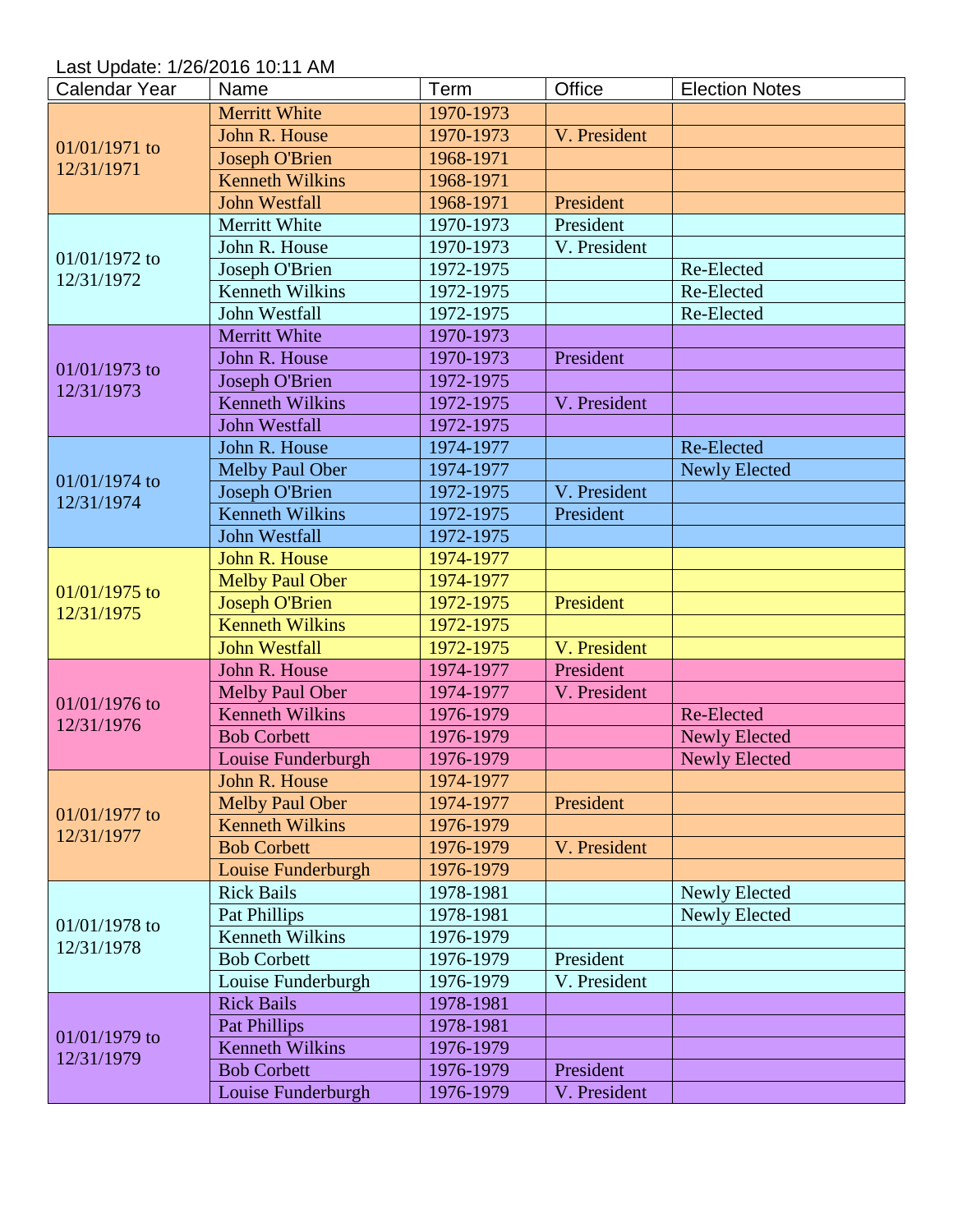Last Update: 1/26/2016 10:11 AM

| <b>Calendar Year</b> | Name                   | Term       | Office       | <b>Election Notes</b>                                                                              |
|----------------------|------------------------|------------|--------------|----------------------------------------------------------------------------------------------------|
| 01/01/1980 to        | <b>Rick Bails</b>      | 1978-1981  | V. President |                                                                                                    |
|                      | <b>Pat Phillips</b>    | 1978-1981  |              |                                                                                                    |
|                      | <b>Bob Corbett</b>     | 1980-1983  | President    | Re-Elected                                                                                         |
| 12/31/1980           | Alan Wild              | 1980-1983  |              | <b>Newly Elected</b>                                                                               |
|                      | Dave Field             | 1980-1983  |              | <b>Newly Elected</b>                                                                               |
|                      | <b>Rick Bails</b>      | 1978-1981  | President    |                                                                                                    |
|                      | <b>Pat Phillips</b>    | 1978-1981  | V. President |                                                                                                    |
| 01/01/1981 to        | <b>Bob Corbett</b>     | 1980-1983  |              |                                                                                                    |
| 21/31/1981           | <b>Alan Wild</b>       | 1980-1983  |              |                                                                                                    |
|                      | Dave Field             | 1980-1983  |              |                                                                                                    |
|                      | <b>Rick Bails</b>      | 1982-1985  | President    | Re-Elected                                                                                         |
|                      | <b>Pat Phillips</b>    | 1982-1985  |              | Re-Elected                                                                                         |
| 01-01-1982 to        | <b>Bob Corbett</b>     | 1980-1983  |              |                                                                                                    |
| 12/31/1982           | Alan Wild              | 1980-1983  | V. President |                                                                                                    |
|                      | Dave Field             | 1980-1983  |              |                                                                                                    |
|                      | <b>Rick Bails</b>      | 1982-1985  | V. President |                                                                                                    |
|                      | <b>Pat Phillips</b>    | 1982-1985  |              |                                                                                                    |
| $01/01/1983$ to      | <b>Bob Corbett</b>     | 1980-1983  |              |                                                                                                    |
| 12/31/1983           | Alan Wild              | 1980-1983  | President    |                                                                                                    |
|                      | Dave Field             | 1980-1983  |              |                                                                                                    |
|                      | <b>Rick Bails</b>      | 1982-1985  |              |                                                                                                    |
| 01/01/1984 to        | Pat Phillips           | 1982-1985  | V. President |                                                                                                    |
| 12/31/1984           | Alan Wild              | 1980-1983  | President    | Re-Elected                                                                                         |
|                      | <b>Gary Herron</b>     | 1984-1987  |              | <b>Newly Elected</b>                                                                               |
|                      | <b>Stephen Wilkins</b> | 1984-1987* |              | Newly Elected - Did not finish TERM                                                                |
|                      | <b>Rick Bails</b>      | 1982-1985  |              |                                                                                                    |
| 01/01/1985 to        | <b>Pat Phillips</b>    | 1982-1985  |              |                                                                                                    |
| 12/31/1985           | Alan Wild              | 1980-1983  | President    |                                                                                                    |
|                      | <b>Gary Herron</b>     | 1984-1987  |              |                                                                                                    |
|                      | <b>Stephen Wilkins</b> | 1984-1987* | V. President |                                                                                                    |
|                      | Barbara Fields         | 1986-1989  |              | Newly Elected                                                                                      |
| 01/01/1986 to        | Keith Weller           | 1986-1989  |              | <b>Newly Elected</b>                                                                               |
| 12/31/1986           | Alan Wild              | 1980-1983  | President    |                                                                                                    |
|                      | <b>Gary Herron</b>     | 1984-1987  |              |                                                                                                    |
|                      | <b>Stephen Wilkins</b> | 1984-1987* | V. President |                                                                                                    |
|                      | <b>Barbara Fields</b>  | 1986-1989  |              |                                                                                                    |
|                      | <b>Keith Weller</b>    | 1986-1989  | President    |                                                                                                    |
| 01/01/1987 to        | <b>Alan Wild</b>       | 1980-1983  | V. President |                                                                                                    |
| 12/31/1987           | <b>Gary Herron</b>     | 1984-1987  |              |                                                                                                    |
|                      | <b>Stephen Wilkins</b> | 1984-1987* |              | Served Jan, and Feb, then moved out of district.<br>Lynn Neer appointed to finish term Mar. - Dec. |
|                      | <b>Barbara Fields</b>  | 1986-1989  | V. President |                                                                                                    |
| $01/01/1988$ to      | Keith Weller           | 1986-1989  | President    |                                                                                                    |
| 12/31/1988           | <b>Lynn Neer</b>       | 1988-1991  |              | <b>Newly Elected</b>                                                                               |
|                      | <b>Ellen Cordell</b>   | 1988-1991  |              | <b>Newly Elected</b>                                                                               |
|                      | <b>Ginger Huhn</b>     | 1988-1991  |              | <b>Newly Elected</b>                                                                               |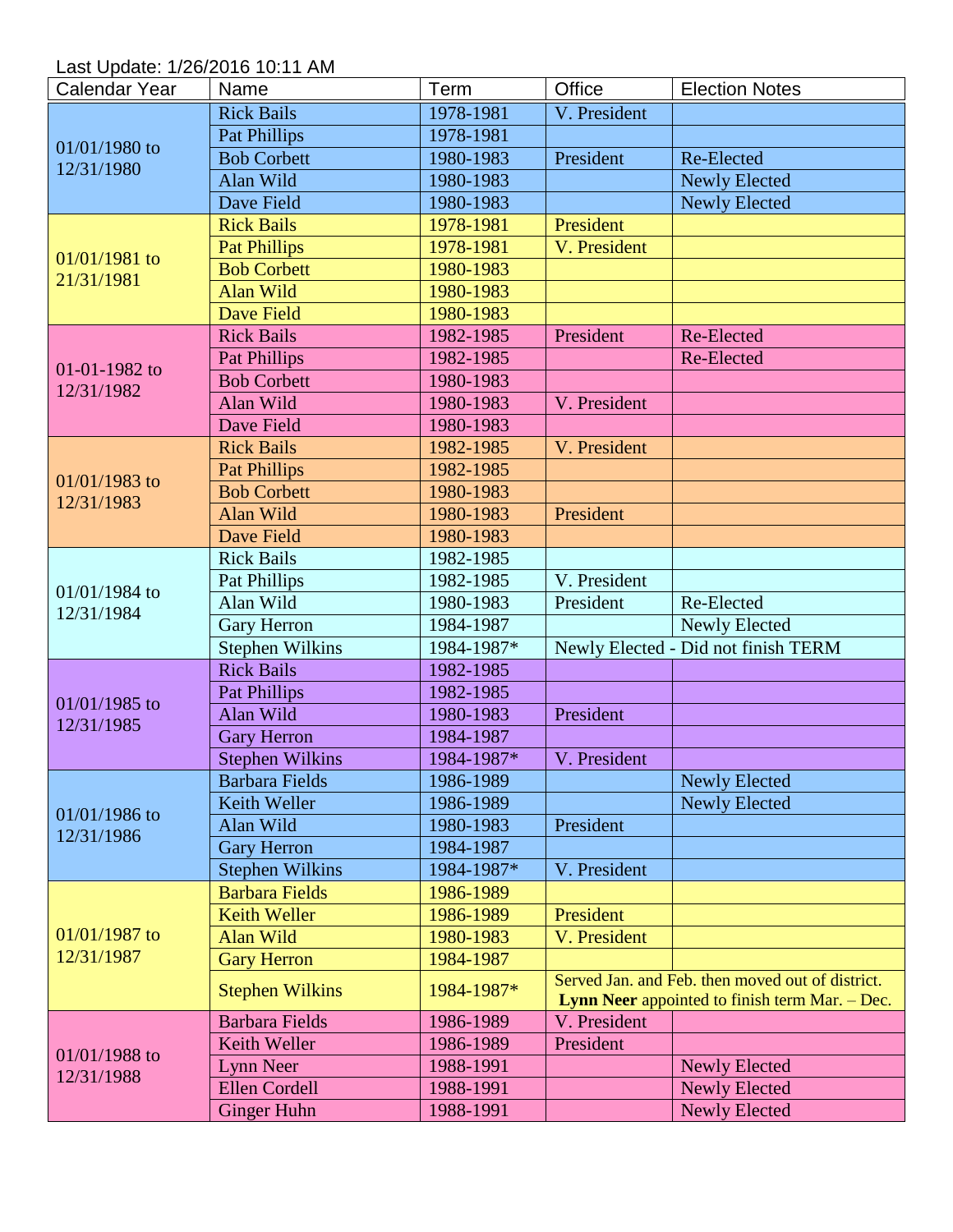Last Update: 1/26/2016 10:11 AM

| <b>Calendar Year</b>          | Name                  | Term      | Office       | <b>Election Notes</b> |
|-------------------------------|-----------------------|-----------|--------------|-----------------------|
| 01/01/1989 to<br>12/31/1989   | <b>Barbara Fields</b> | 1986-1989 | V. President |                       |
|                               | <b>Keith Weller</b>   | 1986-1989 |              |                       |
|                               | <b>Lynn Neer</b>      | 1988-1991 | President    |                       |
|                               | <b>Ellen Cordell</b>  | 1988-1991 |              |                       |
|                               | <b>Ginger Huhn</b>    | 1988-1991 |              |                       |
|                               | <b>Rick Smith</b>     | 1990-1993 |              | <b>Newly Elected</b>  |
|                               | Jim Reid              | 1990-1993 |              | <b>Newly Elected</b>  |
| 01/01/1990 to                 | Lynn Neer             | 1988-1991 | President    |                       |
| 12/31/1990                    | <b>Ellen Cordell</b>  | 1988-1991 | V. President |                       |
|                               | <b>Ginger Huhn</b>    | 1988-1991 |              |                       |
|                               | <b>Rick Smith</b>     | 1990-1993 | V. President |                       |
|                               | <b>Jim Reid</b>       | 1990-1993 |              |                       |
| 01/01/1991 to                 | <b>Lynn Neer</b>      | 1988-1991 | President    |                       |
| 12/31/1991                    | <b>Ellen Cordell</b>  | 1988-1991 |              |                       |
|                               | <b>Ginger Huhn</b>    | 1988-1991 |              |                       |
|                               | <b>Rick Smith</b>     | 1990-1993 | President    |                       |
|                               | <b>Jim Reid</b>       | 1990-1993 | V. President |                       |
| 01/01/1992 to                 | Mike Funderburgh      | 1992-1995 |              | <b>Newly Elected</b>  |
| 12/31/1992                    | Dave Duncan           | 1992-1995 |              | <b>Newly Elected</b>  |
|                               | <b>Roger Packman</b>  | 1992-1995 |              | <b>Newly Elected</b>  |
|                               | <b>Rick Smith</b>     | 1990-1993 | President    |                       |
|                               | <b>Jim Reid</b>       | 1990-1993 | V. President |                       |
| 01/01/1993 to                 | Mike Funderburgh      | 1992-1995 |              |                       |
| 12/31/1993                    | <b>Dave Duncan</b>    | 1992-1995 |              |                       |
|                               | <b>Roger Packman</b>  | 1992-1995 |              |                       |
|                               | <b>Rick Smith</b>     | 1994-1997 | President    | Re-Elected            |
|                               | <b>Jim Reid</b>       | 1994-1997 | V. President | Re-Elected            |
| 01/01/1994 to                 | Mike Funderburgh      | 1992-1995 |              |                       |
| 12/31/1994                    | <b>Dave Duncan</b>    | 1992-1995 |              |                       |
|                               | <b>Roger Packman</b>  | 1992-1995 |              |                       |
|                               | <b>Rick Smith</b>     | 1994-1997 | President    |                       |
|                               | <b>Jim Reid</b>       | 1994-1997 | V. President |                       |
| $01/01/1995$ to<br>12/31/1995 | Mike Funderburgh      | 1992-1995 |              |                       |
|                               | <b>Dave Duncan</b>    | 1992-1995 |              |                       |
|                               | <b>Roger Packman</b>  | 1992-1995 |              |                       |
|                               | <b>Rick Smith</b>     | 1994-1997 | President    |                       |
| $01/01/1996$ to               | Jim Reid              | 1994-1997 | V. President |                       |
|                               | Mike Funderburgh      | 1996-1999 |              | Re-Elected            |
| 12/31/1996                    | Dave Duncan           | 1996-1999 |              | Re-Elected            |
|                               | Roger Packman         | 1996-1999 |              | Re-Elected            |
|                               | <b>Rick Smith</b>     | 1994-1997 | President    |                       |
|                               | Jim Reid              | 1994-1997 | V. President |                       |
| 01/01/1997 to                 | Mike Funderburgh      | 1996-1999 |              |                       |
| 12/31/1997                    | Dave Duncan           | 1996-1999 |              |                       |
|                               | Roger Packman         | 1996-1999 |              |                       |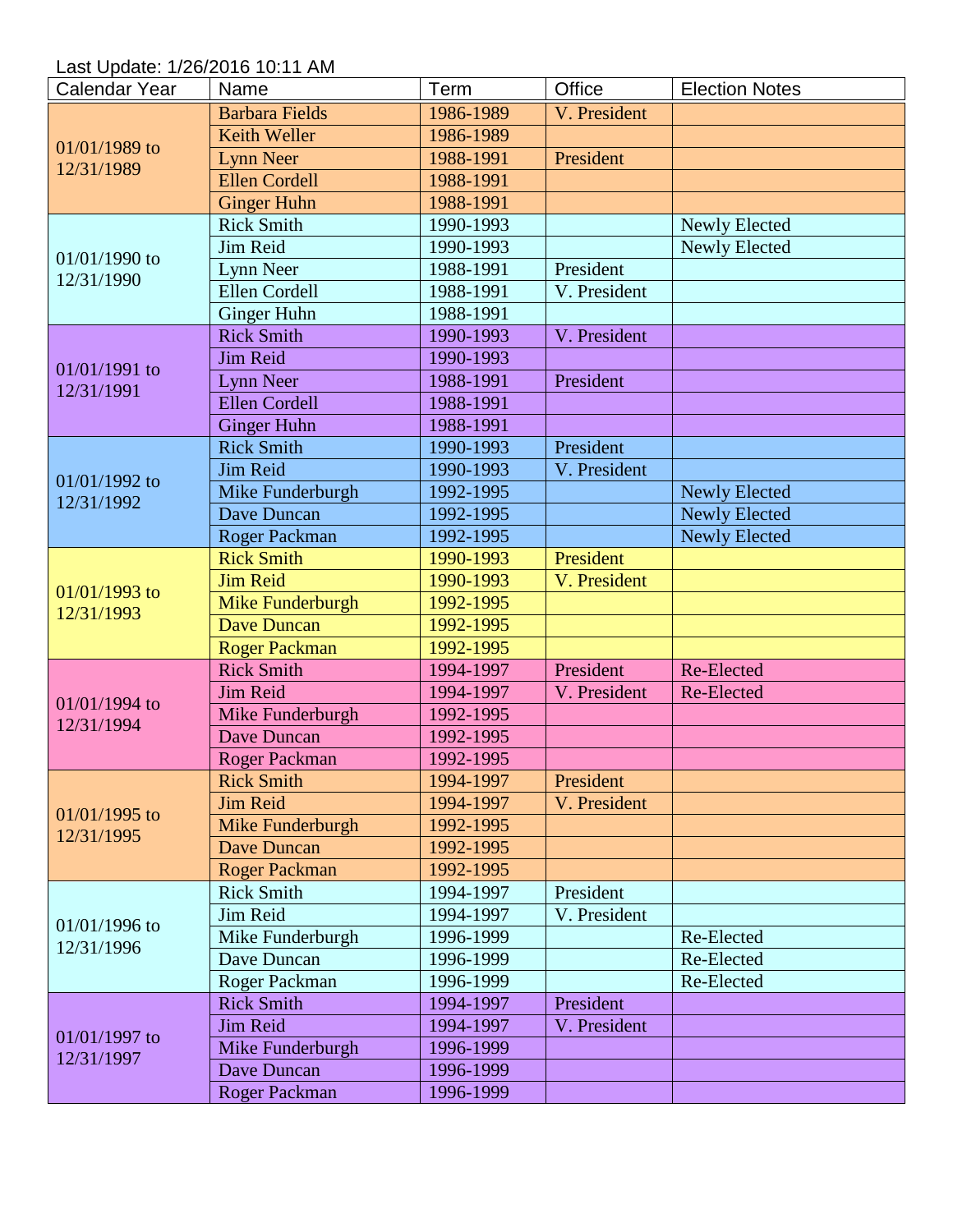Last Update: 1/26/2016 10:11 AM

| <b>Calendar Year</b>          | Name                       | Term      | Office       | <b>Election Notes</b>    |
|-------------------------------|----------------------------|-----------|--------------|--------------------------|
| 01/01/1998 to                 | <b>Rick Smith</b>          | 1998-2001 | President    | Re-Elected               |
|                               | Jim Reid                   | 1998-2001 | V. President | Re-Elected               |
|                               | Mike Funderburgh           | 1996-1999 |              |                          |
| 12/31/1998                    | Dave Duncan                | 1996-1999 |              |                          |
|                               | <b>Roger Packman</b>       | 1996-1999 |              |                          |
|                               | <b>Rick Smith</b>          | 1998-2001 | President    |                          |
|                               | <b>Jim Reid</b>            | 1998-2001 | V. President |                          |
| $01/01/1999$ to               | Mike Funderburgh           | 1996-1999 |              |                          |
| 12/31/1999                    | <b>Dave Duncan</b>         | 1996-1999 |              |                          |
|                               | <b>Roger Packman</b>       | 1996-1999 |              | Did not seek re-election |
|                               | <b>Rick Smith</b>          | 1998-2001 | President    |                          |
|                               | <b>Jim Reid</b>            | 1998-2001 | V. President |                          |
| 01/01/2000 to                 | Mike Funderburgh           | 2000-2003 |              | Re-Elected               |
| 12/31/2000                    | Jacqueline Watson          | 2000-2003 |              | <b>Newly Elected</b>     |
|                               | <b>Jeff Graves</b>         | 2000-2003 |              | <b>Newly Elected</b>     |
|                               | <b>Rick Smith</b>          | 1998-2001 | President    |                          |
|                               | <b>Jim Reid</b>            | 1998-2001 | V. President |                          |
| 01/01/2001 to                 | Mike Funderburgh           | 2000-2003 |              |                          |
| 12/31/2001                    | Jacqueline Watson          | 2000-2003 |              |                          |
|                               | <b>Jeff Graves</b>         | 2000-2003 |              |                          |
|                               | <b>Rick Smith</b>          | 2002-2005 | President    | Re-Elected               |
|                               | Jim Reid                   | 2002-2005 | V. President | Re-Elected               |
| 01/01/2002 to                 | Mike Funderburgh           | 2000-2003 |              |                          |
| 12/31/2002                    | Jacqueline Watson          | 2000-2003 |              |                          |
|                               | <b>Jeff Graves</b>         | 2000-2003 |              |                          |
|                               | <b>Rick Smith</b>          | 2002-2005 | President    |                          |
|                               | <b>Jim Reid</b>            | 2002-2005 | V. President |                          |
| 01/01/2003 to                 | Mike Funderburgh           | 2000-2003 |              | Did not seek re-election |
| 12/31/2003                    | Jacqueline Watson          | 2000-2003 |              |                          |
|                               | <b>Jeff Graves</b>         | 2000-2003 |              | Did not seek re-election |
|                               | <b>Rick Smith</b>          | 2002-2005 | President    |                          |
|                               | Jim Reid                   | 2002-2005 | V. President |                          |
| 01/01/2004 to                 | Jacqueline Watson          | 2004-2007 |              | Re-Elected               |
| 12/31/2004                    | <b>Randy Moore</b>         | 2004-2007 |              | <b>Newly Elected</b>     |
|                               | <b>Chris Millice</b>       | 2004-2007 |              | <b>Newly Elected</b>     |
|                               | <b>Rick Smith</b>          | 2002-2005 | President    | Did not seek re-election |
|                               | <b>Jim Reid</b>            | 2002-2005 | V. President | Did not seek re-election |
| $01/01/2005$ to<br>12/31/2005 | <b>Jacqueline Watson</b>   | 2004-2007 |              |                          |
|                               | <b>Randy Moore</b>         | 2004-2007 |              |                          |
|                               | <b>Chris Millice</b>       | 2004-2007 |              |                          |
|                               | <b>Annette Rittenhouse</b> | 2006-2009 |              | <b>Newly Elected</b>     |
|                               | <b>Brad Wallace</b>        | 2006-2009 |              | <b>Newly Elected</b>     |
| 01/01/2006 to                 | Jacqueline Watson          | 2004-2007 |              |                          |
| 12/31/2006                    | <b>Chris Millice</b>       | 2004-2007 | President    |                          |
|                               | <b>Randy Moore</b>         | 2004-2007 | V. President |                          |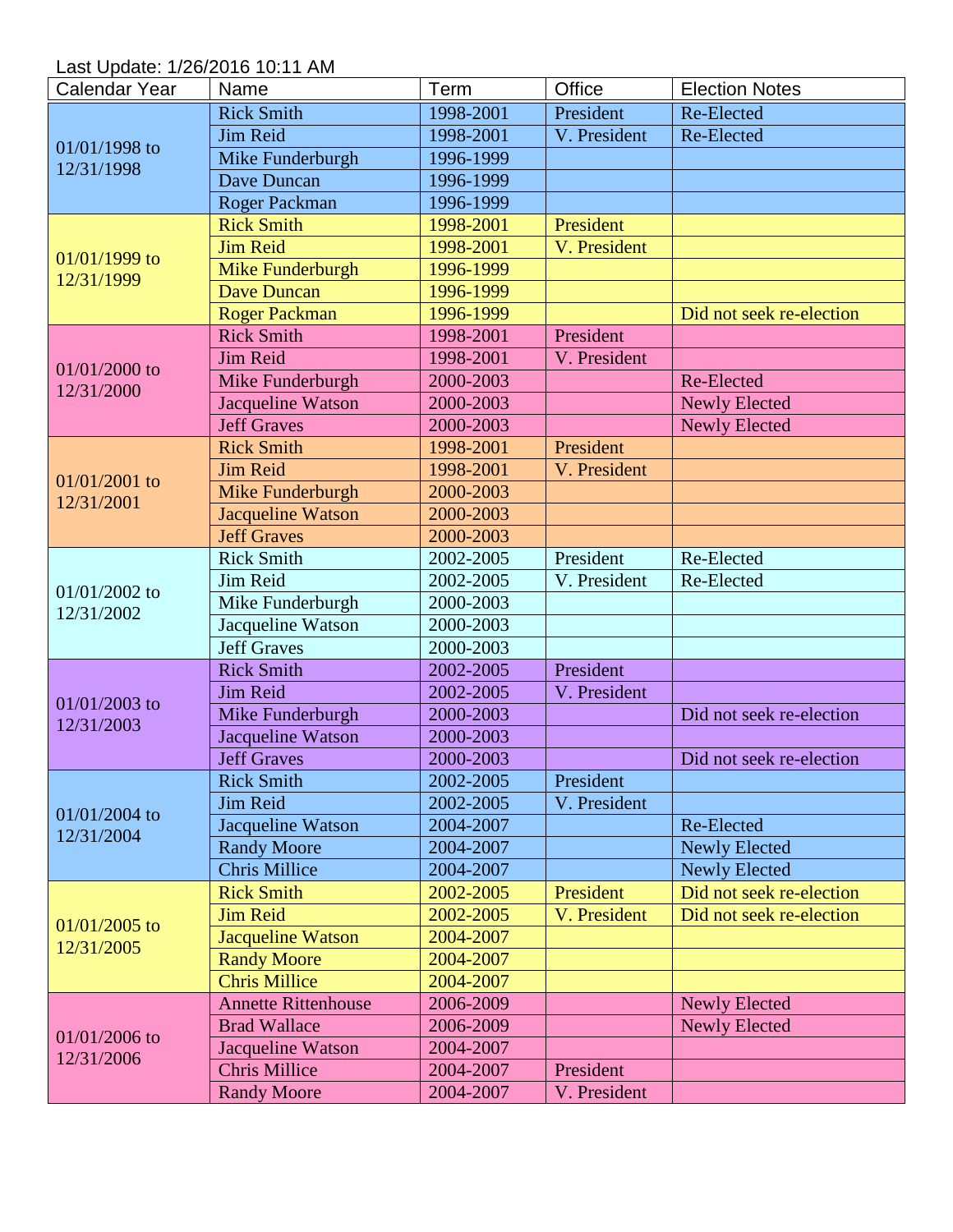Last Update: 1/26/2016 10:11 AM

| <b>Calendar Year</b>        | Name                                            | Term                   | Office                                                                                                                                                                                                                                                                                                                          | <b>Election Notes</b>                                                                                       |
|-----------------------------|-------------------------------------------------|------------------------|---------------------------------------------------------------------------------------------------------------------------------------------------------------------------------------------------------------------------------------------------------------------------------------------------------------------------------|-------------------------------------------------------------------------------------------------------------|
|                             | <b>Annette Rittenhouse</b>                      | 2006-2009              |                                                                                                                                                                                                                                                                                                                                 |                                                                                                             |
|                             | <b>Brad Wallace</b>                             | 2006-2009              |                                                                                                                                                                                                                                                                                                                                 |                                                                                                             |
| $01/01/2007 -$              | <b>Jacqueline Watson</b>                        | 2004-2007              | V. President                                                                                                                                                                                                                                                                                                                    | Did not seek re-election                                                                                    |
| 12/31/2007                  | <b>Randy Moore</b>                              | 2004-2007              |                                                                                                                                                                                                                                                                                                                                 |                                                                                                             |
|                             | <b>Chris Millice</b>                            | 2004-2007              | President                                                                                                                                                                                                                                                                                                                       |                                                                                                             |
|                             | <b>Annette Rittenhouse</b>                      | 2006-2009              |                                                                                                                                                                                                                                                                                                                                 |                                                                                                             |
|                             | <b>Brad Wallace</b>                             | 2006-2009              | V. President                                                                                                                                                                                                                                                                                                                    |                                                                                                             |
| $01/01/2008$ to             | <b>Chris Millice</b>                            | 2008-2011              | President                                                                                                                                                                                                                                                                                                                       | Re-elected                                                                                                  |
| 12/31/2008                  | <b>Randy Moore</b>                              | 2008-2011              |                                                                                                                                                                                                                                                                                                                                 | Re-elected                                                                                                  |
|                             | <b>Bill McDaniel</b>                            | 2008-2011              |                                                                                                                                                                                                                                                                                                                                 | Newly elected                                                                                               |
|                             | <b>Annette Rittenhouse</b>                      | 2006-2009              | V. President                                                                                                                                                                                                                                                                                                                    |                                                                                                             |
|                             | <b>Brad Wallace</b>                             | 2006-2009              | President                                                                                                                                                                                                                                                                                                                       | Did not seek re-election                                                                                    |
| $01/01/2009$ to             | <b>Chris Millice</b>                            | 2008-2011              |                                                                                                                                                                                                                                                                                                                                 |                                                                                                             |
| 12/31/2009                  | <b>Randy Moore</b>                              | 2008-2011              |                                                                                                                                                                                                                                                                                                                                 |                                                                                                             |
|                             | <b>Bill McDaniel</b>                            | 2008-2011              |                                                                                                                                                                                                                                                                                                                                 |                                                                                                             |
|                             | <b>Annette Rittenhouse</b>                      | 2010-2013*             | last year.                                                                                                                                                                                                                                                                                                                      | Re-elected. Served Jan. 2010–Dec, 2012. Resigned<br>12/31/2012. Mike Perry was appointed to finish her      |
| 01/01/2010 to<br>12/31/2010 | <b>Joe Linscott</b>                             | 2010-2010*             | <b>APPOINTED</b> - No one ran in the election to replace<br>exiting B. Wallace. Dr. Linscott was <b>appointed</b> by<br>the board to fill the vacant seat at the January 21, 2010<br>regular meeting for the 2010 calendar year. Had to run<br>for a 3 year term to fill the remaining 3 year portion of<br>the term 2011-2013. |                                                                                                             |
|                             | <b>Chris Millice</b>                            | 2008-2011              | President                                                                                                                                                                                                                                                                                                                       |                                                                                                             |
|                             | <b>Randy Moore</b>                              | 2008-2011              | V. President                                                                                                                                                                                                                                                                                                                    |                                                                                                             |
|                             |                                                 |                        |                                                                                                                                                                                                                                                                                                                                 |                                                                                                             |
|                             | <b>Bill McDaniel</b>                            | 2008-2011              |                                                                                                                                                                                                                                                                                                                                 |                                                                                                             |
|                             | <b>Annette Rittenhouse</b>                      | 2010-2013*             |                                                                                                                                                                                                                                                                                                                                 | Served Jan. 2010 -Dec, 2012. Resigned 12/31/2012<br>Mike Perry was appointed to finished her last year.     |
| $01/01/2011$ to             | <b>Joe Linscott</b>                             | 2011-2013*             |                                                                                                                                                                                                                                                                                                                                 | Elected for 3 year term to<br>fill the remaining time left<br>in 4-year term.                               |
| 12/31/2011                  | <b>Chris Millice</b>                            | 2008-2011              | President                                                                                                                                                                                                                                                                                                                       |                                                                                                             |
|                             | <b>Randy Moore</b>                              | 2008-2011              | V. President                                                                                                                                                                                                                                                                                                                    |                                                                                                             |
|                             | <b>Bill McDaniel</b>                            | 2008-2011              |                                                                                                                                                                                                                                                                                                                                 | Did not seek re-election                                                                                    |
|                             | <b>Annette Rittenhouse</b>                      | 2010-2013*             | (2013)                                                                                                                                                                                                                                                                                                                          | Served Jan. 2010 - Dec, 2012. Resigned 12/31/2012<br>Mike Perry was appointed to finished her last year     |
| $01/01/2012$ to             | <b>Joe Linscott</b>                             | 2011-2013*             |                                                                                                                                                                                                                                                                                                                                 |                                                                                                             |
| 12/31/2012                  | <b>Chris Millice</b>                            | 2012-2015              | President                                                                                                                                                                                                                                                                                                                       | Re-Elected                                                                                                  |
|                             | <b>Randy Moore</b>                              | 2012-2015              | V. President                                                                                                                                                                                                                                                                                                                    | Re-Elected                                                                                                  |
|                             | <b>Matthew McConnell</b>                        | 2012-2015              |                                                                                                                                                                                                                                                                                                                                 | <b>Newly Elected</b>                                                                                        |
|                             | <b>Annette Rittenhouse</b><br><b>Mike Perry</b> | 2013*                  |                                                                                                                                                                                                                                                                                                                                 | <b>APPOINTED</b> to finish Annette Rittenhouse's last<br>year (2013) Will have to run for the 2014-17 term. |
| $01/01/2013$ to             | <b>Joe Linscott</b>                             | 2011-2013              |                                                                                                                                                                                                                                                                                                                                 | Did not seek re-election                                                                                    |
| 12/31/2013                  | <b>Chris Millice</b>                            | 2012-2015              | President                                                                                                                                                                                                                                                                                                                       |                                                                                                             |
|                             | <b>Randy Moore</b><br><b>Matthew McConnell</b>  | 2012-2015<br>2012-2015 | V. President                                                                                                                                                                                                                                                                                                                    |                                                                                                             |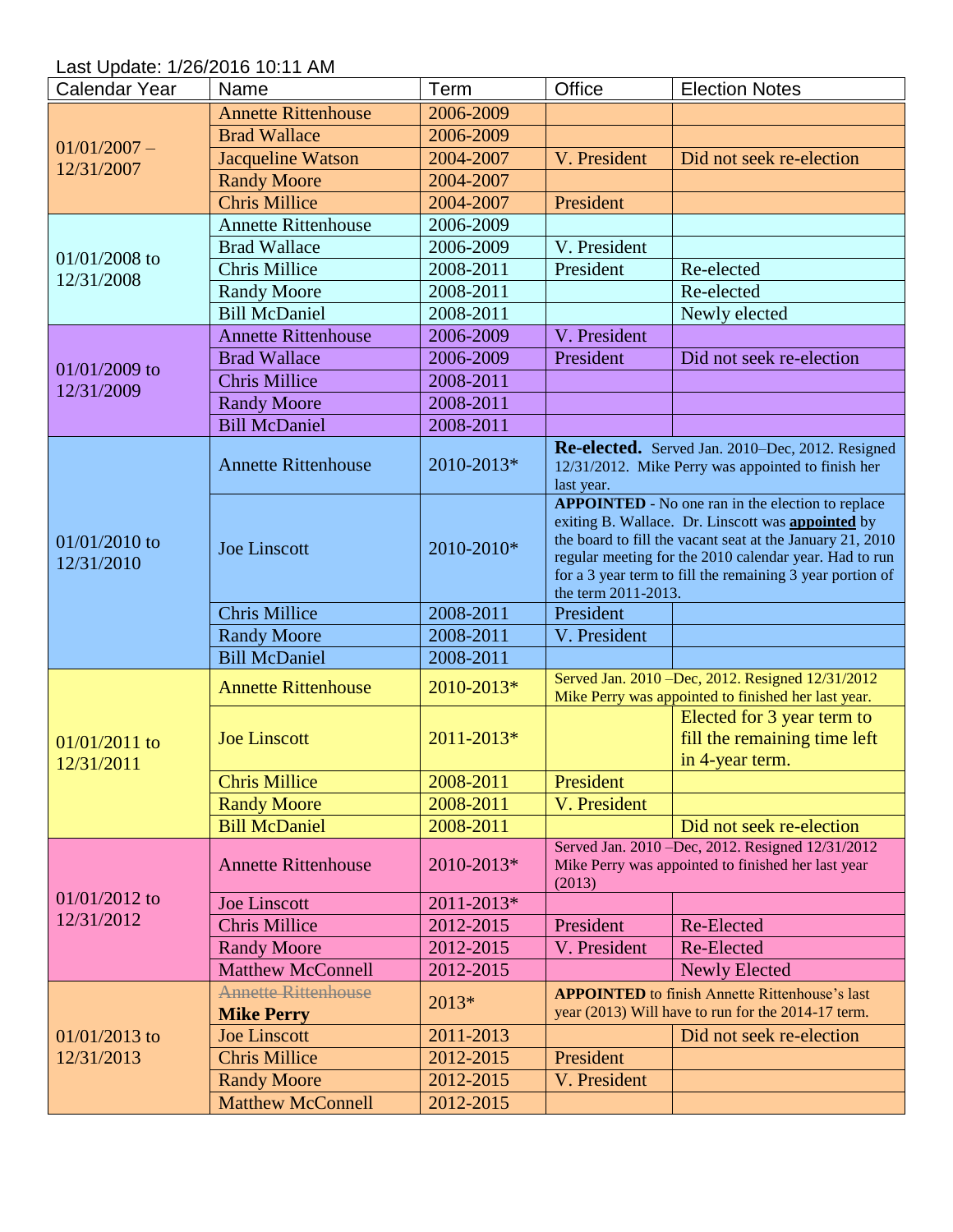Last Update: 1/26/2016 10:11 AM

| <b>Calendar Year</b>          | Name                     | Term       | Office       | <b>Election Notes</b>        |
|-------------------------------|--------------------------|------------|--------------|------------------------------|
|                               | <b>Mike Perry</b>        |            |              | Newly Elected – after        |
|                               |                          | 2014-2017  |              | serving 1 year as appointed. |
|                               |                          |            |              | Newly Elected as a write-in  |
| 01/01/2014 to<br>12/31/2014   | <b>April Freville</b>    | 2014-2017  |              | candidate                    |
|                               | <b>Chris Millice</b>     | 2012-2015  | President    |                              |
|                               | <b>Randy Moore</b>       | 2012-2015  | V. President |                              |
|                               | <b>Matthew McConnell</b> | 2012-2015  |              |                              |
|                               | <b>Mike Perry</b>        | 2014-2017  |              |                              |
| $01/01/2015$ to               | <b>April Freville</b>    | 2014-2017  |              |                              |
| 12/31/2015                    | <b>Chris Millice</b>     | 2012-2015  | President    |                              |
|                               | <b>Randy Moore</b>       | 2012-2015  | V. President |                              |
|                               | <b>Matthew McConnell</b> | 2012-2015  |              |                              |
|                               | <b>Mike Perry</b>        | 2014-2017  |              |                              |
|                               | <b>April Freville</b>    | 2014-2017  |              |                              |
|                               | <b>Chris Millice</b>     | 2016-2019  | President    | Re-elected                   |
| 01/01/2016 to                 | <b>Randy Moore</b>       | 2016-2019  | V. President | Re-elected                   |
| 12/31/2016                    |                          |            |              | Did not run. Was             |
|                               | <b>Matthew McConnell</b> | 2016-2017* |              | <b>APPOINTED 2016.01.14</b>  |
|                               |                          |            |              | for 2 year term. 2016-2017.  |
|                               | <b>Mike Perry</b>        | 2014-2017  |              |                              |
|                               | <b>April Freville</b>    | 2014-2017  |              |                              |
| 01/01/2017 to                 | <b>Matthew McConnell</b> | 2016-2017* |              |                              |
| 12/31/2017                    | <b>Chris Millice</b>     | 2016-2019  |              |                              |
|                               | <b>Randy Moore</b>       | 2016-2019  |              |                              |
|                               |                          | 2018-2021  |              | <b>Election Results</b>      |
|                               |                          | 2018-2021  |              | <b>Election Results</b>      |
| 01/01/2018 to<br>12/31/2018   |                          | 2018-2021  |              | <b>Election Results</b>      |
|                               | <b>Chris Millice</b>     | 2016-2019  |              |                              |
|                               | <b>Randy Moore</b>       | 2016-2019  |              |                              |
|                               |                          | 2018-2021  |              |                              |
|                               |                          | 2018-2021  |              |                              |
| $01/01/2019$ to<br>12/31/2019 |                          | 2018-2021  |              |                              |
|                               | <b>Chris Millice</b>     | 2016-2019  |              |                              |
|                               | <b>Randy Moore</b>       | 2016-2019  |              |                              |
|                               |                          | 2018-2021  |              |                              |
|                               |                          | 2018-2021  |              |                              |
| 01/01/2020 to<br>12/31/2020   |                          | 2018-2021  |              |                              |
|                               |                          | 2020-2023  |              | <b>Election Results</b>      |
|                               |                          | 2020-2023  |              | <b>Election Results</b>      |
|                               |                          | 2018-2021  |              |                              |
| 01/01/2021 to                 |                          | 2018-2021  |              |                              |
| 12/31/2021                    |                          | 2020-2021  |              |                              |
|                               |                          | 2020-2023  |              |                              |
|                               |                          | 2020-2023  |              |                              |
|                               |                          |            |              |                              |
|                               |                          |            |              |                              |
|                               |                          |            |              |                              |